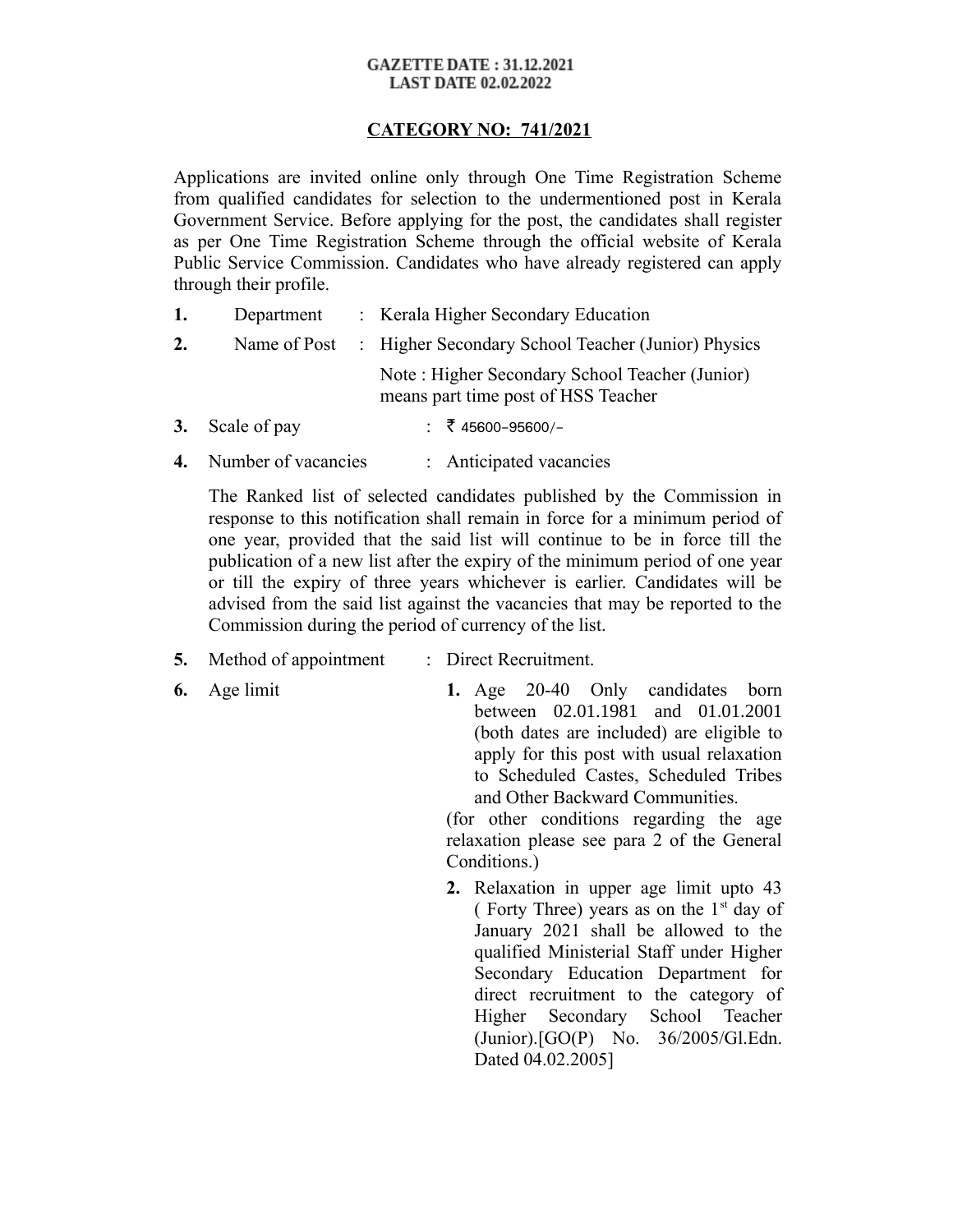**Note :** 3% vacancies are reserved for differently abled candidates with Low Vision/Blindness, Hearing Impairment, Locomotor Disability/ Cerebral Palsy as per G.O.(P) No.05/2019/SJD dated 07.05.2019.

## **7. Qualifications** :

- I Master's Degree in the concerned subject with not less than 50% marks from any of the Universities in Kerala or a qualification recognized as equivalent thereto in the respective subject by any University in Kerala.
- II (i) B.Ed in the concerned subject acquired after a regular course of study from any of the Universities in Kerala or a qualification recognized as equivalent thereto by any University in Kerala.
	- (ii) In the absence of persons with B.Ed. Degree in the concerned subject, B.Ed Degree acquired in the concerned faculty as specified in the Acts and Statutes of any of the Universities in Kerala.
	- (iii) In the absence of persons with B.Ed. Degree as specified in items (i) and (ii) above, persons with B.Ed. Degree in any subject acquired after a regular course of study from any of the Universities in Kerala or a qualification recognized as equivalent thereto by any of the Universities in Kerala or M Sc Ed. in the concerned subject with not less than 50% marks from any of the Regional Institute of Education sponsored by National Council for Education, Research and Training (NCERT)
- III Must have passed the State Eligibility Test (SET) for the post of Higher Secondary School Teachers conducted by Government of Kerala or by the agency authorized by the State Government.
- **Note :** 1. Persons who have acquired M.Ed. in the concerned subject recognized by any University in Kerala are exempted from B.Ed. Qualification.
	- 2. Candidates who have acquired Non-qualifying Degrees viz. Ph.D/M.Phil/Post Doctoral Fellowship will be awarded weightage marks provided that such Non-Qualifying Degrees shall be in the subjects pertaining to the basic qualification stipulated for the post. Weightage marks for Non-qualifying Degrees for ranking will be awarded as detailed below. Non-Qualifying M.Phil- 2 marks Non-Qualifying Ph.D- 4 marks

Both M.Phil and Ph.D (Non-Qualifying)- 5 marks

Post Doctoral Fellowship- 2 marks

Non-qualifying degree means the additional qualifications which are earned apart from the qualifications insisted on as essential qualifications for the post. If Ph.D/M.Phil/Post Doctoral Fellowship is reckoned as necessary qualification for the post, weightage marks will not be awarded for it.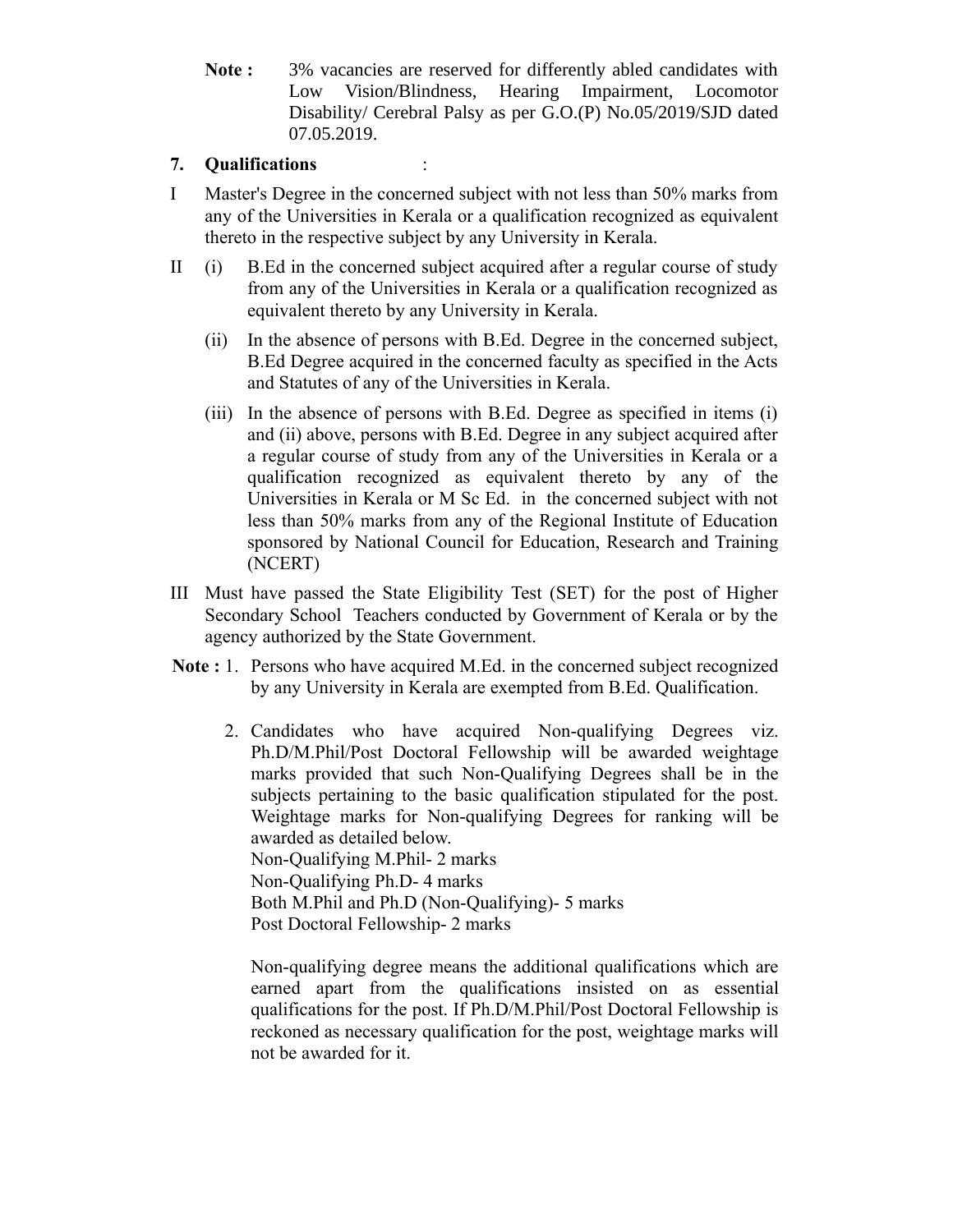- **Exemptions :** 1. Those persons who have passed the State Level Eligibility Test (SLET) for the post of College Lecturers conducted by Government of Kerala are exempted from the State Eligibility Test for Higher Secondary School Teachers.
	- 2. Those persons who have passed National Eligibility Test/Junior Research Fellowship shall be exempted from passing the State Eligibility Test.
	- 3. Persons with Ph.D/M.Phil/M.Ed. degree shall be exempted from passing the State Eligibility Test provided the M.Phil in the concerned subject should be one awarded by any of the Universities in Kerala or recognized as equivalent by any of the Universities in Kerala.
	- 4. The teachers who have completed 10(ten) years of approved teaching service at the High School level in the General Education subordinate service shall be exempted from passing the State Eligibility Test. [GO(P) No. 36/2005/Gl.Edn. Dated 04.02.2005]
	- 5. Relaxation of 5% marks in the Post Graduation will be given to SC/ST and Differently Abled candidates as per G.O.(Ms) No.288/15/Gl.Edn. Dated 13.11.15.
	- Note : 1. Rule 10 a(ii) of part II of KS&SSR is applicable**.** 
		- 2. Candidates who claim equivalent qualification instead of qualification mentioned in the notification shall produce equivalency certificate / the relevant Government Order to prove the equivalency at the time of certificate verification, then only such qualification shall be treated as equivalent to the prescribed qualification.
		- 3. In the case of difference in original Caste/Community claimed in the application and that entered in SSLC book, the candidate shall produce a Gazette notification in this regard, along with Non Creamy Layer Certificate / Community Certificate at the time of certificate verification.

# **8 Mode of submitting Application:-**

(a) Candidates must register as per 'ONE TIME REGISTRATION' with the Official Website of Kerala Public Service Commission [www.keralapsc.gov.in](http://www.kerealapsc.gov.in/) before applying for the post. Candidates who have registered can apply by logging in to their profile using their User-ID and password. Candidates must click on the **'Apply Now'** button of the respective posts in the Notification Link to apply for the post. The photograph uploaded should be one taken after 31.12.2011. Name of the candidate and the date of photograph taken should be printed legibly at the bottom portion. The photograph once uploaded meeting all requirements shall be valid for 10 years from the date of